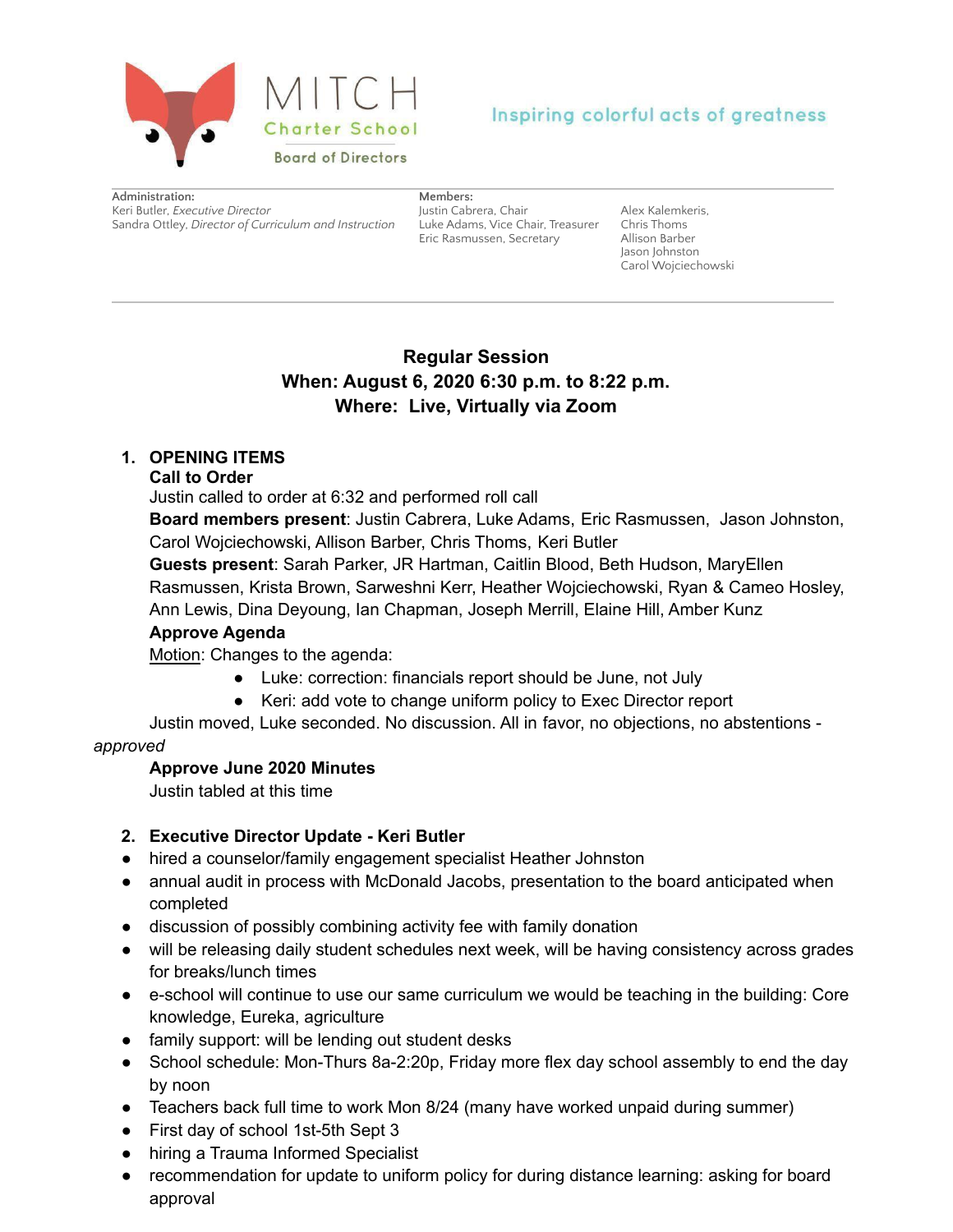Motion: amend uniform policy for distance learning, polo/PE shirt for class with free choice of bottoms

Justin moved, Jason seconded. No discussion. All in favor, no objections, no abstentions -

#### *approved*

- attendance enforcement discussion
- special session request: blueprint for reopening due by 8/15 & student parent handbook need board approval

## **3. PSO Update - Sarah Parker**

- upcoming work session on 8/13
- uniform exchange in process
- possible first day of school parade at supply pick up like from the end of the year
- changing to a readathon fundraiser instead of the traditional MITCH marathon
- plan to be providing MITCH merchandise for sale, also available as incentives
- hope to keep energy high and excitement about school

## **4. Approve June 2020 Financials - Luke Adams**

- June was end of fiscal year
- General fund ended with net operating loss over course of fiscal year of \$85,000 majority of deficit was from construction costs
- at beginning of fiscal year: did not have \$100,000 for construction (capital outlays) costs in reworked budget
- $\bullet$  expenses through June = \$1,759,789
- cash in reserves \$623,000, increase from this time last year Motion: approve June 2020 financials as presented

Justin moved, Jason seconded. No discussion. All in favor, no objections, no abstentions -

### *approved*

Motion: Jason takes on Treasurer role, Luke becomes Vice Treasurer

Luke moved, Carol seconded. No discussion. All in favor, no objections, no abstentions *approved*

# **5. Equity Discussion - Caitlin Blood (Slideshow presentation)**

- Board Leadership and Vision
	- Access: ensure that poor and minority students have equitable access to excellent educators, those teachers and leaders who are effective and experienced
	- Inclusion: involvement & empowerment; where the fundamental value & dignity of all people are accepted. MITCH develops & maintains a sense of belonging & practices respect for the talents, backgrounds, & lifestyles of its families.
	- $\circ$  Opportunity: with access & inclusion combined, we will make MITCH a beacon in our community
- Equity in Action at MITCH
	- Core Knowledge Curriculum engages equity
- Operations Update
	- analyzing achievement data, defining accessibility at MITCH, assessing marketing and outreach opportunities, building teacher capacity, possibility of barrier of fees/donations
- Next Steps
	- Board requests a regular report & training/coaching as available

### **6. Marketing Committee Update**

• video will be posted on website soon, then will send out marketing fundraising letters